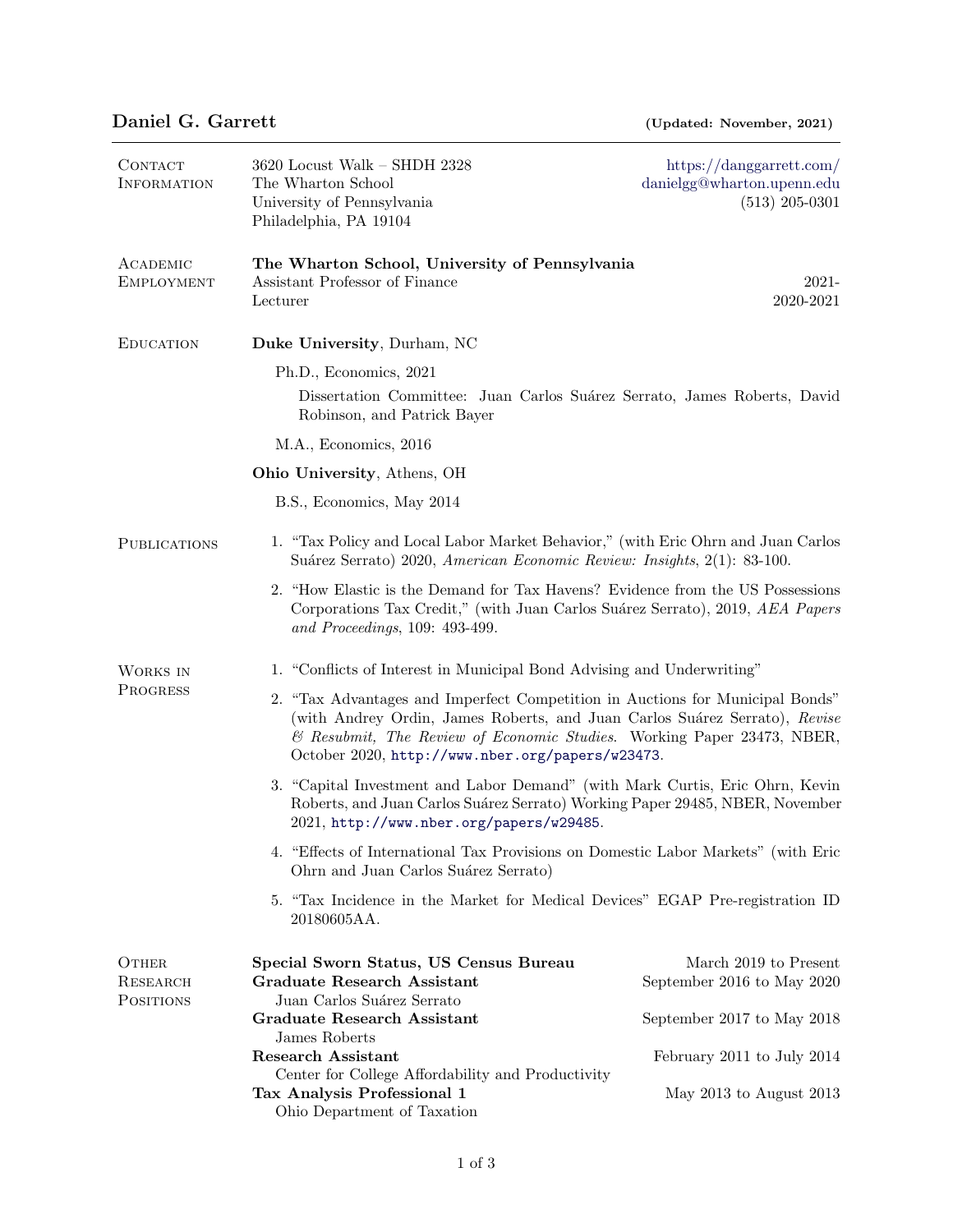| <b>PRESENTATIONS</b><br>$(*PLANNED)$ | 2022:<br>American Finance Association Annual Meeting*<br>2021:<br>Wharton Finance Workshop $\bullet$ Lincoln Land Institute $\bullet$ Oxford Centre for Business<br>Taxation Annual Symposium • Wharton Applied Economics Workshop • International<br>Institute for Public Finance • University of São Paulo • Mannheim Taxation Conference<br>• Financial Management Association • Chicago Household Finance Conference •<br>3rd Swiss Workshop on Local Public Finance and Regional Economics • NBER<br>Corporate Finance Fall Meeting            |                            |  |
|--------------------------------------|-----------------------------------------------------------------------------------------------------------------------------------------------------------------------------------------------------------------------------------------------------------------------------------------------------------------------------------------------------------------------------------------------------------------------------------------------------------------------------------------------------------------------------------------------------|----------------------------|--|
|                                      |                                                                                                                                                                                                                                                                                                                                                                                                                                                                                                                                                     |                            |  |
|                                      | 2020:<br>Texas A&M University • Brandeis University • US Treasury Office of Tax Analysis •<br>New York University, Stern • University of Colorado, Boulder • University of Texas<br>at Austin, McCombs • University of Pennsylvania, Wharton • Cornell University •<br>University of Texas at Austin, Economics $\bullet$ University of Utah, Eccles $\bullet$ Brookings<br>Municipal Finance Conference • Virtual Municipal Finance Workshop                                                                                                       |                            |  |
|                                      | 2019:<br>National Tax Association Annual Meeting • Wake Forest University                                                                                                                                                                                                                                                                                                                                                                                                                                                                           |                            |  |
|                                      | 2018:<br>National Tax Association Annual Meeting                                                                                                                                                                                                                                                                                                                                                                                                                                                                                                    |                            |  |
| <b>DISCUSSIONS</b>                   | • SFS Cavalcade, 2020. "Corporate Taxes and Retail Prices" by Scott Baker, Stephen<br>Sun, and Constantine Yannelis.<br>• International Institute for Public Finance, 2021 "Tax competition on the extensive<br>and intensive margins" by David R. Agrawal, Tidiane Ly, and Raphaël Parchet.<br>• Mannheim Taxatoin Conference, 2021 "Foreign Aid Through Domestic Tax Reforms?<br>Evidence from Multinational Firm Presence in Developing Countries" by Jeffrey L.<br>Hoopes, Daniel Klein, Rebecca Lester, and Marcel Olbert.                     |                            |  |
| PROFESSIONAL<br><b>SERVICE</b>       | (Co-organizer) Virtual Municipal Finance Workshop, 2020-22<br>( <i>Program Committee</i> ) SFS Cavalcade, 2021-22<br><b>Reviewer for:</b> Quarterly Journal of Economics, Journal of Finance, Journal of Financial<br>Economics, Review of Financial Studies, Journal of Financial and Quantitative Analysis,<br>Review of Economics and Statistics, Journal of Public Economics, National Tax Journal,<br>Journal of Economic Surveys, International Tax and Public Finance, Journal of Empirical<br>Finance, and Journal of Industrial Economics, |                            |  |
| <b>GRADUATE</b><br><b>WORKSHOPS</b>  | NBER Graduate Workshop on Business Taxation, 2018<br>NBER Entrepreneurship Research Boot Camp, 2017<br>BFI Price Theory Summer Camp, 2017                                                                                                                                                                                                                                                                                                                                                                                                           |                            |  |
| <b>TEACHING</b>                      | University of Pennsylvania, Wharton<br>• $Instructor$ - FNCE 203 - Advanced Corporate Finance                                                                                                                                                                                                                                                                                                                                                                                                                                                       | 2020-2022                  |  |
|                                      | Duke University, Department of Economics<br>• <i>Instructor</i> - ECON 205 - Intermediate Microeconomics<br>• Teaching Assistant - ECON 208 - Econometrics                                                                                                                                                                                                                                                                                                                                                                                          | Summer 2017<br>Spring 2016 |  |
|                                      | Instructor: James Roberts<br>• Teaching Assistant - ECON 205 - Intermediate Microeconomics<br>Instructor: Curtis Taylor                                                                                                                                                                                                                                                                                                                                                                                                                             | Fall 2015                  |  |
|                                      | Ohio University, Department of Economics                                                                                                                                                                                                                                                                                                                                                                                                                                                                                                            |                            |  |
|                                      | • Teaching Assistant - ECON 4850 - Econometrics                                                                                                                                                                                                                                                                                                                                                                                                                                                                                                     | Spring 2014                |  |
|                                      | • Teaching Assistant - ECON 3030 - Intermediate Microeconomics                                                                                                                                                                                                                                                                                                                                                                                                                                                                                      | Spring 2014                |  |